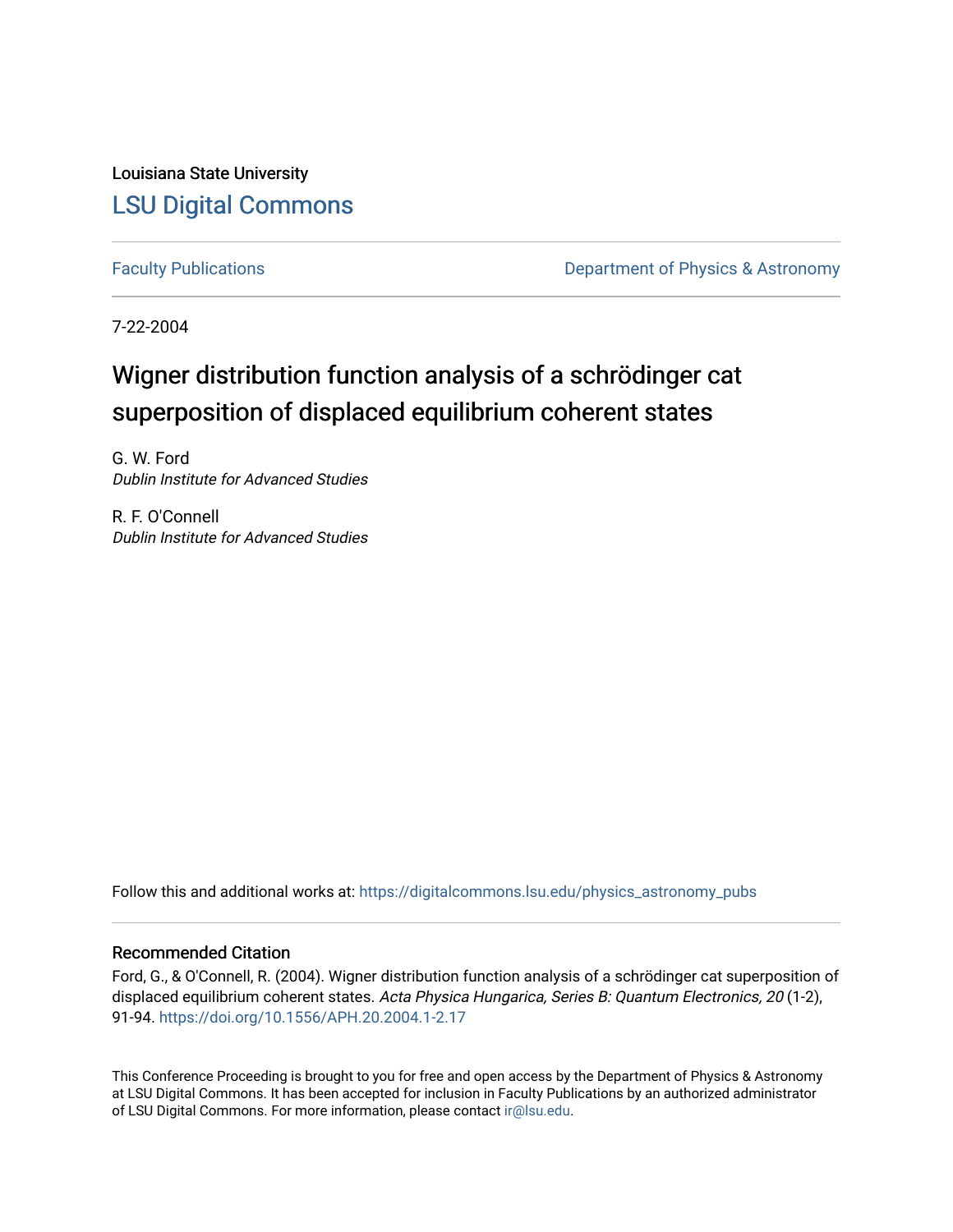# Wigner Distribution Analysis of a Schrödinger Cat Superposition of Displaced Equilibrium Coherent States

G.W. Ford † and R.F. O'Connell ‡ ∗

*School of Theoretical Physics, Dublin Institute for Advanced Studies 10 Burlington Road, Dublin 4, Ireland*

(November 10, 2017)

### Abstract

Motivated by recent experiments, we consider a Schrödinger cat superposition of two widely separated coherent states in thermal equilibrium. The time development of our system is obtained using Wigner distribution functions. In contrast to our discussion for a two-Gaussian wave packet [Phys. Lett. A 286 (2001) 87], we find that, in the absence of dissipation, the interference term does not decay rapidly in time, but in common with the other two terms, it oscillates in time and persists for all times.

Typeset using REVTEX

<sup>∗</sup>Corresponding Author:

*e-mail: rfoc@rouge.phys.lsu.edu* (R. F. O'Connell)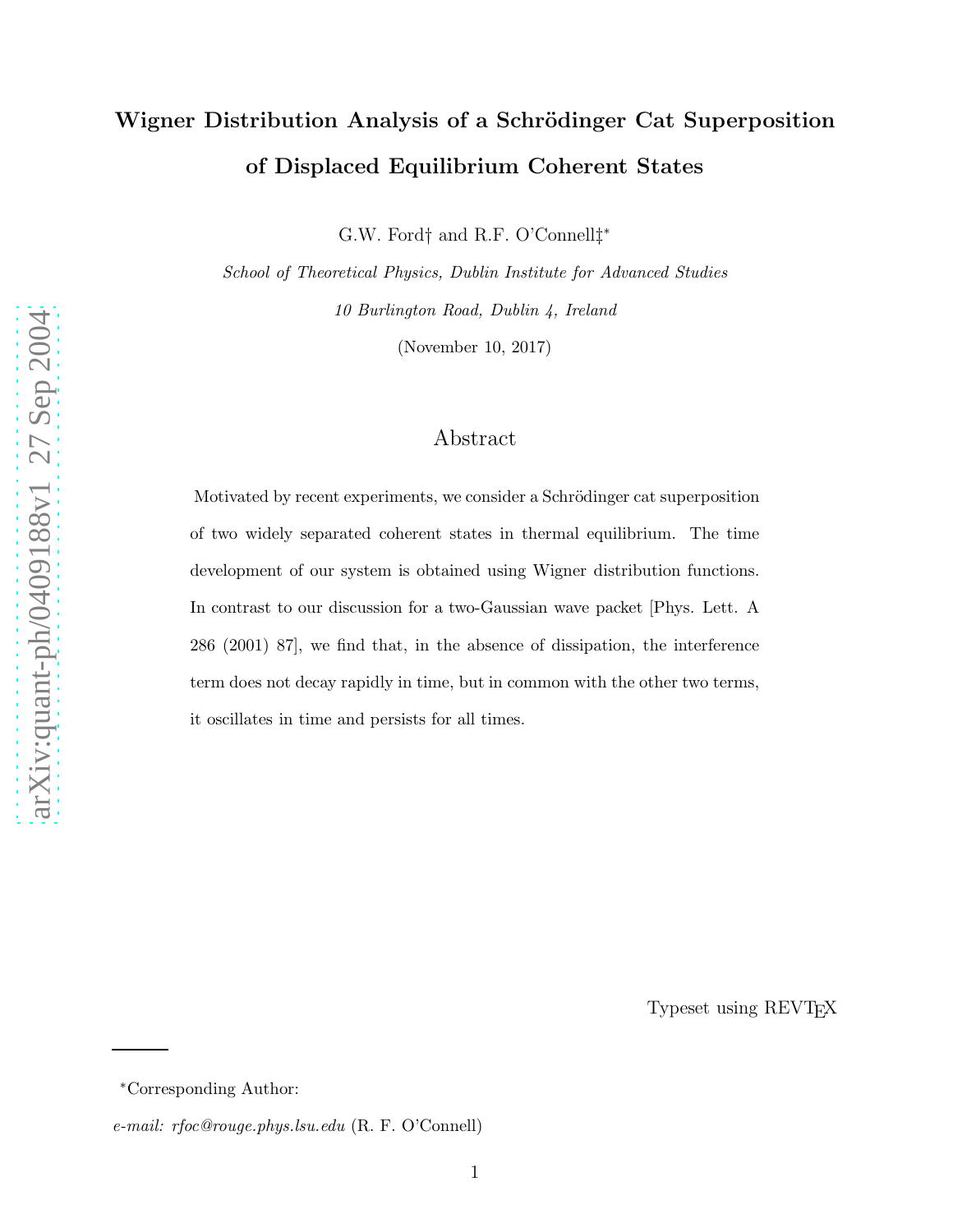Decoherence phenomena are at the forefront of cutting-edge research in fundamental and applied quantum mechanics, as summarized in  $|1|$ , where we stressed that, at variance with common lore, decoherence without dissipation could occur in the case of a prototypical Schrödinger cat state of two widely separated Gaussians. The question arises as to whether this is a general phenomena so here, motivated by the NIST experiments on trapped ions [2,3], we examine decoherence without dissipation for the case of a widely separated pair of equilibrium coherent states.

Consider any quantum state consisting of two identical components separated by a distance d. Then, it is not difficult to show that the corresponding Wigner distribution function,  $W^{(2)}(q, p)$  at time  $t = 0$ , say, is given by

$$
W^{(2)}(q,p,0) = N_0 \left\{ W\left(q + \frac{d}{2},p,0\right) + W\left(q - \frac{d}{2},p,0\right) + 2\cos\left(\frac{pd}{\hbar}\right) W(q,p,0) \right\},\tag{1}
$$

where  $W(q, p, 0)$  is the Wigner function for one of the pairs at  $t = 0$  and  $N_0$  is a normalization factor. We wish to examine the case where  $W(q, p, 0)$  is an <u>oscillator</u> state and where  $W(q \pm \frac{d}{2})$  $\frac{d}{2}$ , p, 0) corresponds to the pair of coherent (displaced oscillator) states.

Decoherence is a measure of how the interference term in (1) decays in time relative to the other terms. Thus, we need to calculate  $W^{(2)}(q, p, t)$ . This calculation is facilitated by the fact that the equation of motion for the Wigner function of an oscillator is the same as the classical equation of motion [4]. Hence

$$
W(q, p, t) = W(q(-t), p(-t), 0),
$$
\n(2)

where

$$
q(t) = q \cos \omega t + \left(\frac{p}{m\omega}\right) \sin \omega t, \tag{3}
$$

and

$$
p(t) = p\cos\omega t - m\omega q\sin\omega t,\tag{4}
$$

where  $\omega$  is the oscillator frequency. It follows that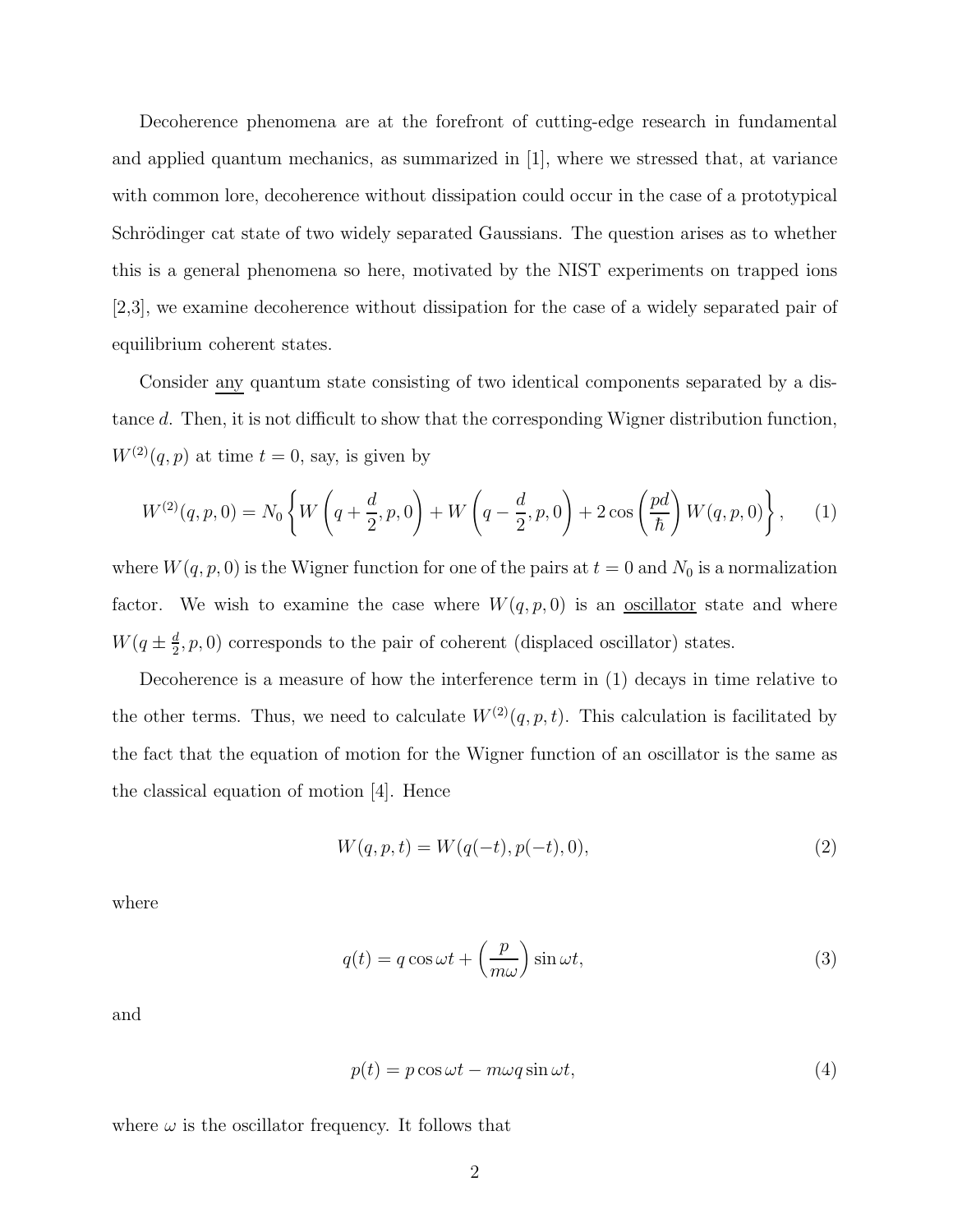$$
W^{(2)}(q, p, t) = A\{W(q(-t) + \frac{d}{2}, p(-t), 0) + W(q(-t) - \frac{d}{2}, p(-t), 0) + 2\cos\left(\frac{p(-t)d}{\hbar}\right)W(q(-t), p(-t), 0)\},
$$
\n(5)

and A is now the appropriate normalization factor.

We now consider the case where the system is in thermal equilibrium. The equilibrium Wigner function for the oscillator is [4]

$$
W_0(q,p) = \frac{1}{2\pi m \sqrt{\langle \dot{q}^2 \rangle \langle q^2 \rangle}} \exp\left\{-\frac{p^2}{2m^2 \langle \dot{q}^2 \rangle} - \frac{q^2}{2\langle q^2 \rangle}\right\},\tag{6}
$$

where the subscript "0" indicates equilibrium and

$$
\langle \dot{q}^2 \rangle = \omega^2 \langle q^2 \rangle = \frac{\hbar \omega}{2m} \coth\left(\frac{\hbar \omega}{2kT}\right) = \frac{\hbar \omega}{2m} (2N + 1). \tag{7}
$$

It follows from  $(3)$ ,  $(4)$ , and  $(6)$  that

$$
W_0(q(-t), p(-t), 0) = W_0(q, p, 0).
$$
\n(8)

Hence

$$
W_0^{(2)}(q, p, t) = A_0 W_0(q, p, 0) \left(\exp\left\{-\frac{1}{2\langle q^2\rangle} \left[\frac{d^2}{4} + d\left(q\cos\omega t - \frac{p}{m\omega}\sin\omega t\right)\right]\right\}
$$

$$
+ \exp\left\{-\frac{1}{2\langle q^2\rangle} \left[\frac{d^2}{4} - d\left(q\cos\omega t - \frac{p}{m\omega}\sin\omega t\right)\right]\right\}
$$

$$
+ 2\cos\left\{\frac{(p\cos\omega t + m\omega q\sin\omega t)d}{\hbar}\right\}, \tag{9}
$$

where

$$
A_0 = \left(2\left[1 + \exp\left\{-\frac{m^2\langle \dot{q}^2 \rangle d^2}{2\hbar^2}\right\}\right]\right)^{-1}.\tag{10}
$$

As before, decoherence is given a quantitative measure by defining an attenuation coefficient  $a_w(t)$ , which is the ratio of the factor multiplying the cosine to twice the geometric mean of the first two terms (and here the subscript  $w$  indicates decoherence in phase space to distinguish it from the more physically meaningful quantity  $a(t)$  corresponding to decoherence in coordinate space). Hence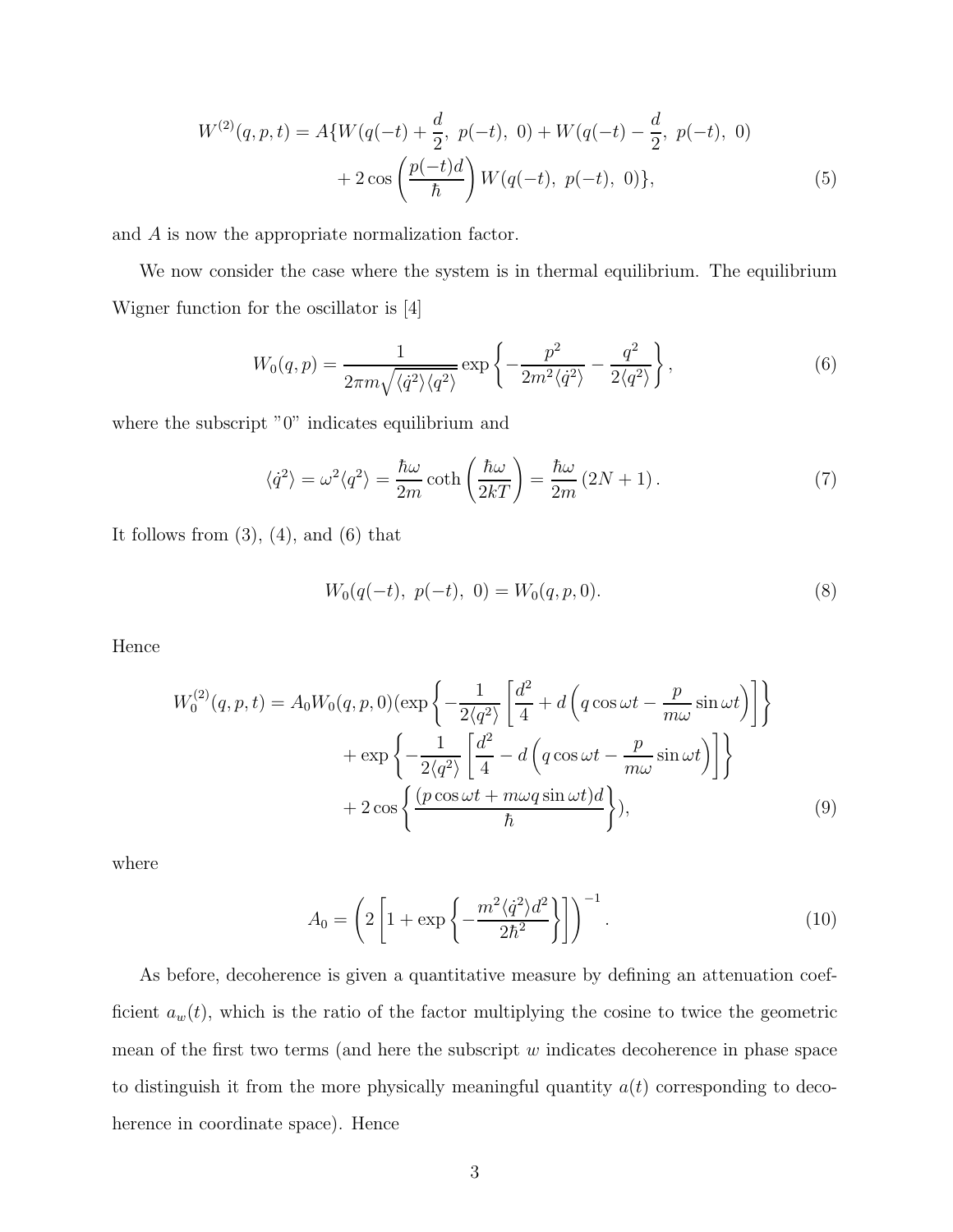$$
a_w(t) = \exp\left\{\frac{d^2}{8\langle q^2 \rangle}\right\}.
$$
\n(11)

Next, we obtain the coordinate probability by integrating  $(9)$  over p. First, we note, using  $(6)$ , that

$$
P_0(q,0) = \int_{-\infty}^{\infty} W_0(q,p,0) dp
$$
  
= 
$$
\left[2\pi \langle q^2 \rangle\right]^{-1/2} \exp\left\{-\frac{q^2}{2\langle q^2 \rangle}\right\}.
$$
 (12)

It follows, from (9) and (12), that

$$
P^{(2)}(q,t) = A_0 P_0(q,t) \left(\exp\left\{-\frac{1}{2\langle q^2 \rangle} \left(\frac{d^2}{4}\cos^2 \omega t - qd\cos \omega t\right)\right\} + \exp\left\{-\frac{1}{2\langle q^2 \rangle} \left(\frac{d^2}{4}\cos^2 \omega t + qd\cos \omega t\right)\right\} + 2\exp\left\{-\frac{m^2\langle \dot{q}^2 \rangle d^2}{2\hbar^2}\cos^2 \omega t\right\} \cos\left(\frac{dm\omega q \sin \omega t}{\hbar}\right).
$$
\n(13)

Hence

$$
a(t) = \exp\left\{\frac{d^2}{8\langle q^2 \rangle} \cos^2 \omega t - \frac{d^2 m^2 \langle \dot{q}^2 \rangle}{2\hbar^2} \cos^2 \omega t \right\}
$$

$$
= \exp\left\{-\frac{m\omega d^2 \cos^2 \omega t}{2\hbar \sinh\left(\frac{\hbar \omega}{kT}\right)}\right\}.
$$
(14)

It is clear that we do not have an interference term which decays rapidly in time but instead, in common with the other terms, it oscillates in time and persists for all time. This is in contrast to what we found for a two-Gaussian state of a free particle [1,5]. However, for small times after the times for which the attenuation factor has its maximum value of unity, and for negligibly small frequencies, we obtain a decoherence decay time which is consistent with our results for a free particle [1,5]. However, for small times after the times for which the attenuation factor has its maximum value of unity, and for negligibly small frequencies, we obtain a decoherence decay time which is consistent with our results for a free particle [5].